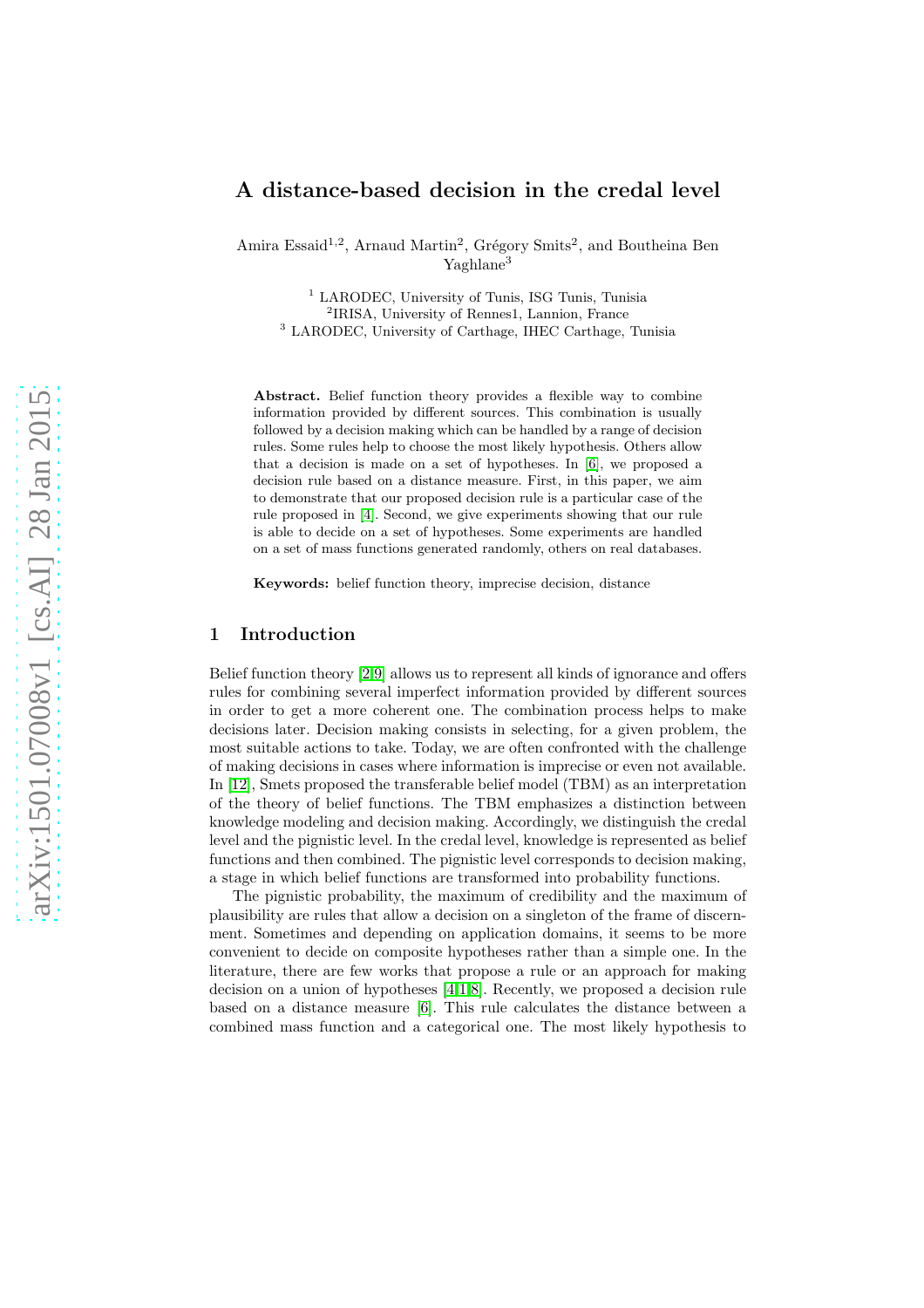choose is the hypothesis whose categorical mass function is the nearest to the combined one.

The main topic of this paper is to demonstrate that our proposed decision rule is a particular case of that detailed in [\[4\]](#page-8-0) and to extend our rule so that it becomes able to give decisions even with no categorical mass functions. We present also our experiments on mass functions generated randomly as well as on real databases.

The remainder of this paper is organized as follows: in section 2 we recall the basic concepts of belief function theory. Section 3 presents our decision rule based on a distance measure proposed in [\[6\]](#page-9-0). In section 4, we demonstrate that our proposed rule is a particular case of that proposed in [\[4\]](#page-8-0). Section 5 presents experiments and the main results. Section 6 concludes the paper.

# 2 The theory of belief functions

The theory of belief functions [\[2,](#page-8-1)[9\]](#page-9-1) is a general mathematical framework for representing beliefs and reasoning under uncertainty. In this section, we recall some concepts of this theory.

The frame of discernment  $\Theta = {\theta_1, \theta_2, \ldots, \theta_n}$  is a set of n elementary hypotheses related to a given problem. These hypotheses are exhaustive and mutually exclusive. The power set of  $\Theta$ , denoted by  $2^{\Theta}$  is the set containing singleton hypotheses of  $\Theta$ , all the disjunctions of these hypotheses as well as the empty set.

The Basic belief assignment *(bba)*, denoted by  $m$  is a mass function defined on  $2^{\Theta}$ . It affects a value from [0, 1] to each subset. It is defined as:

$$
\sum_{A \subseteq 2^{\Theta}} m(A) = 1. \tag{1}
$$

A focal element A is an element of  $2^{\Theta}$  such that  $m(A) > 0$ . A categorical bba is a bba with a unique focal element such that  $m(A) = 1$ . When this focal element is a disjunction of hypotheses then the bba models imprecision.

 $\overline{a}$ 

Based on the basic belief assignment, other belief functions (credibility function ad plausibility function) can be deduced.

– Credibility function  $bel(A)$  expresses the total belief that one allocates to A. It is a mapping from elements of  $2^{\Theta}$  to [0, 1] such that:

$$
bel(A) = \sum_{B \subseteq A, B \neq \emptyset} m(B). \tag{2}
$$

– Plausibility function  $pl(A)$  is defined as:

$$
pl(A) = \sum_{A \cap B \neq \emptyset} m(B). \tag{3}
$$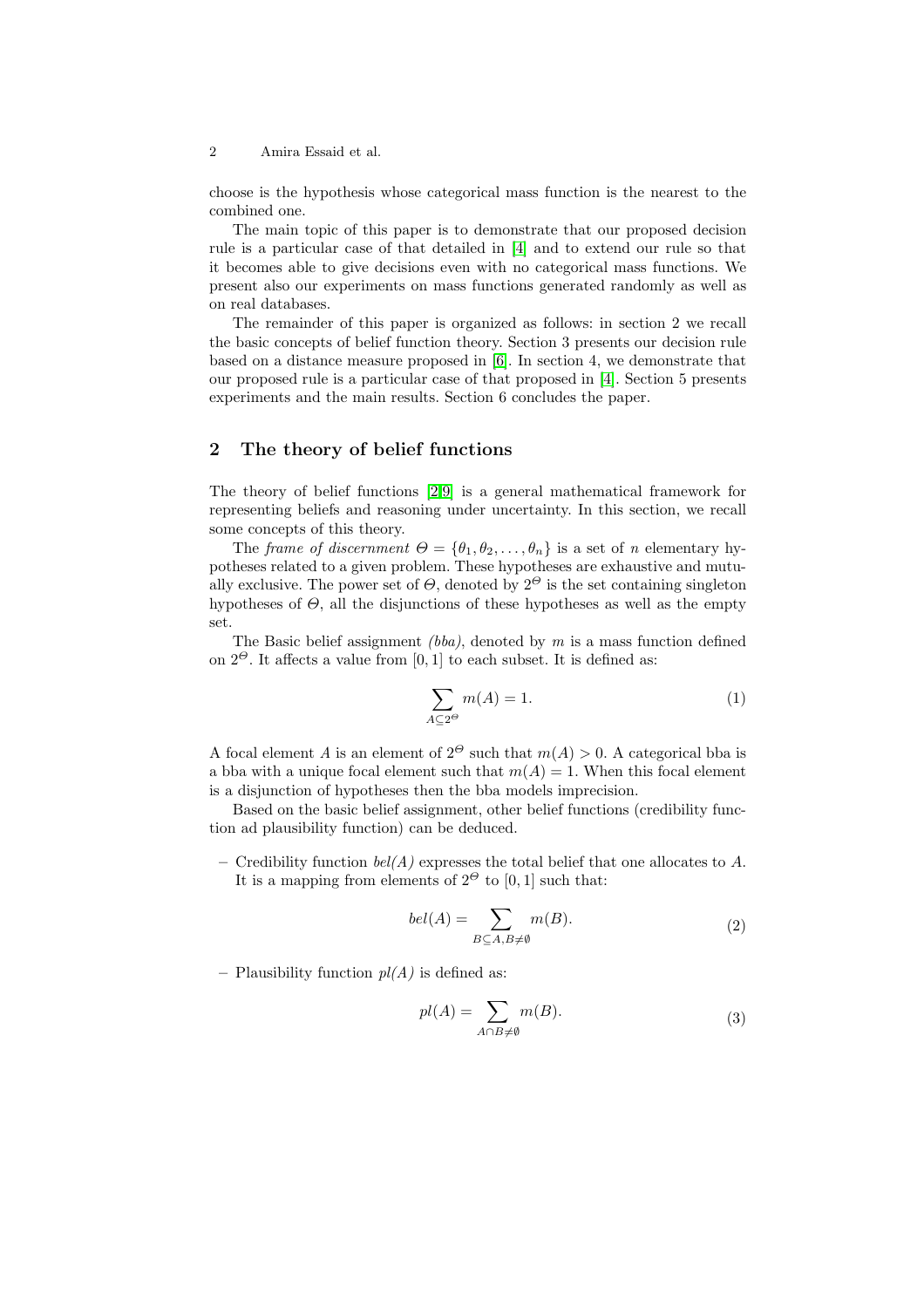The plausibility function measures the maximum amount of belief that supports the proposition A by taking into account all the elements that do not contradict. The value  $pl(A)$  quantifies the maximum amount of belief that might support a subset A of  $\Theta$ .

The theory of belief function is a useful tool for data fusion. In fact, for a given problem and for the same frame of discernment, it is possible to get a mass function synthesizing knowledge from separate and independent sources of information through applying a combination rule. Mainly, there exists three modes of combination:

– Conjunctive combination is used when two sources are distinct and fully reliable. In [\[10\]](#page-9-4), the author proposed the conjunctive combination rule which is defined as:

$$
m_{1}\textcircled{\scriptsize{\bigcap}}_{2}(A) = \sum_{B \cap C = A} m_{1}(B) \times m_{2}(C). \tag{4}
$$

The Dempster's rule of combination [\[2\]](#page-8-1) is a normalized form of the rule described previously and is defined as:

$$
m_{1\oplus 2}(A) = \begin{cases} \sum_{B \cap C = A} m_1(B) \times m_2(C) \\ \frac{1}{1 - \sum_{B \cap C = \emptyset} m_1(B) \times m_2(C)} \ \forall A \subseteq \Theta, \ A \neq \emptyset \\ 0 & \text{if } A = \emptyset \end{cases} \tag{5}
$$

This rule is normalized through  $1-\sum$  $B \cap C = \emptyset$  $m_1(B) \times m_2(C)$  and it works under the closed world assumption where all the possible hypotheses of the studied problem are supposed to be enumerated on  $\Theta$ .

– Disjunctive combination: In [\[11\]](#page-9-5), Smets introduced the disjunctive combination rule which combines mass functions when an unknown source is unreliable. This rule is defined as:

$$
m_1 \text{O}_2(A) = \sum_{B \cup C = A} m_1(B) \times m_2(C) \tag{6}
$$

– Mixed combination: In [\[5\]](#page-8-3), the authors proposed a compromise in order to consider the benefits of the two combination modes previously described. This combination is given for every  $A \in 2^{\Theta}$  by the following formula:

$$
\begin{cases}\nm_{DP}(A) = m_1 \textcircled{)}(A) + \sum_{B \cap C = \emptyset, B \cup C = A} m_1(B)m_2(C) \,\forall A \in 2^\Theta, \ A \neq \emptyset \\
m_{DP}(\emptyset) = 0\n\end{cases} \tag{7}
$$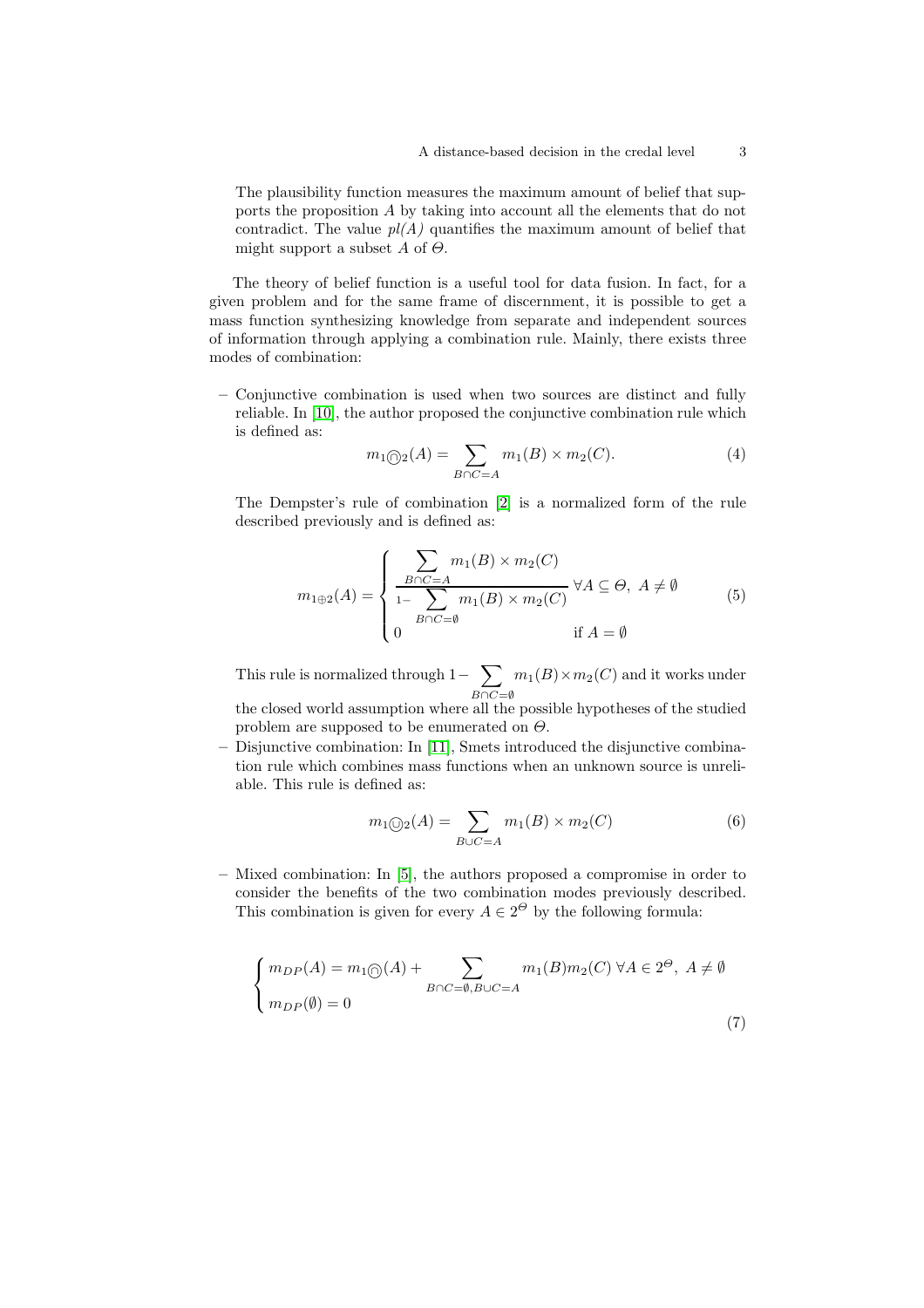## 3 Decision Making in the theory of belief functions

In the transferable belief model, decision is made on the pignistic level where the belief functions are transformed into a probability function, named pignistic probability. This latter, noted as  $BetP$  is defined for each  $X \in 2^{\Theta}$ ,  $X \neq 0$  as:

$$
betP(X) = \sum_{Y \in 2^{\Theta}, Y \neq \emptyset} \frac{|X \cap Y|}{|Y|} \frac{m(Y)}{1 - m(\emptyset)}\tag{8}
$$

where  $|Y|$  represents the cardinality of Y.

Based on the obtained pignistic probability, we select the most suitable hypothesis with the maximum BetP. This decision results from applying tools of decision theory [\[4\]](#page-8-0). In fact, if we consider an entity represented by a feature vector x. A is a finite set of possible actions  $A = \{a_1, \ldots, a_N\}$  and  $\Theta$  a finite set of hypotheses,  $\Theta = {\theta_1, \ldots, \theta_M}$ . An action  $a_j$  corresponds to the action of choosing the hypothesis  $\theta_i$ . But, if we select  $a_i$  as an action whereas the hypothesis to be considered is rather  $\theta_j$  then the loss occurred is  $\lambda(a_i|\theta_j)$ . The expected loss associated with the choice of the action  $a_i$  is defined as:

$$
R_{betP}(a_i|x) = \sum_{\theta_j \in \Theta} \lambda(a_i|\theta_j) BetP(\theta_j).
$$
\n(9)

Then, the decision consists in selecting the action which minimizes the expected loss. In addition to minimizing pignistic expected loss, other risks are presented in [\[4\]](#page-8-0).

Decision can be made on composite hypotheses [\[1,](#page-8-2)[8\]](#page-9-3). We present in this paper the Appriou's rule [\[1\]](#page-8-2) which helps to choose a solution of a given problem by considering all the elements contained in  $2^{\Theta}$ . This approach weights the decision functions (maximum of credibility, maximum of plausibility and maximum of pignistic probability) by an utility function depending on the cardinality of the elements.  $A \in 2^{\Theta}$  is chosen if:

$$
A = \underset{X \in 2^{\Theta}}{\operatorname{argmax}} (m_d(X)pl(X)) \tag{10}
$$

where  $m_d$  is a mass defined by:

$$
m_d(X) = K_d \lambda_X \left(\frac{1}{|X|^r}\right) \tag{11}
$$

The value r is a parameter in  $[0, 1]$  helping to choose a decision which varies from a total indecision when  $r$  is equal to 0 and a decision based on a singleton when r is equal 1.  $\lambda_X$  helps to integrate the lack of knowledge about one of the elements of  $2^{\Theta}$ .  $K_d$  is a normalization factor and  $pl(X)$  is a plausibility function.

In the following, we present our decision rule based on a distance measure.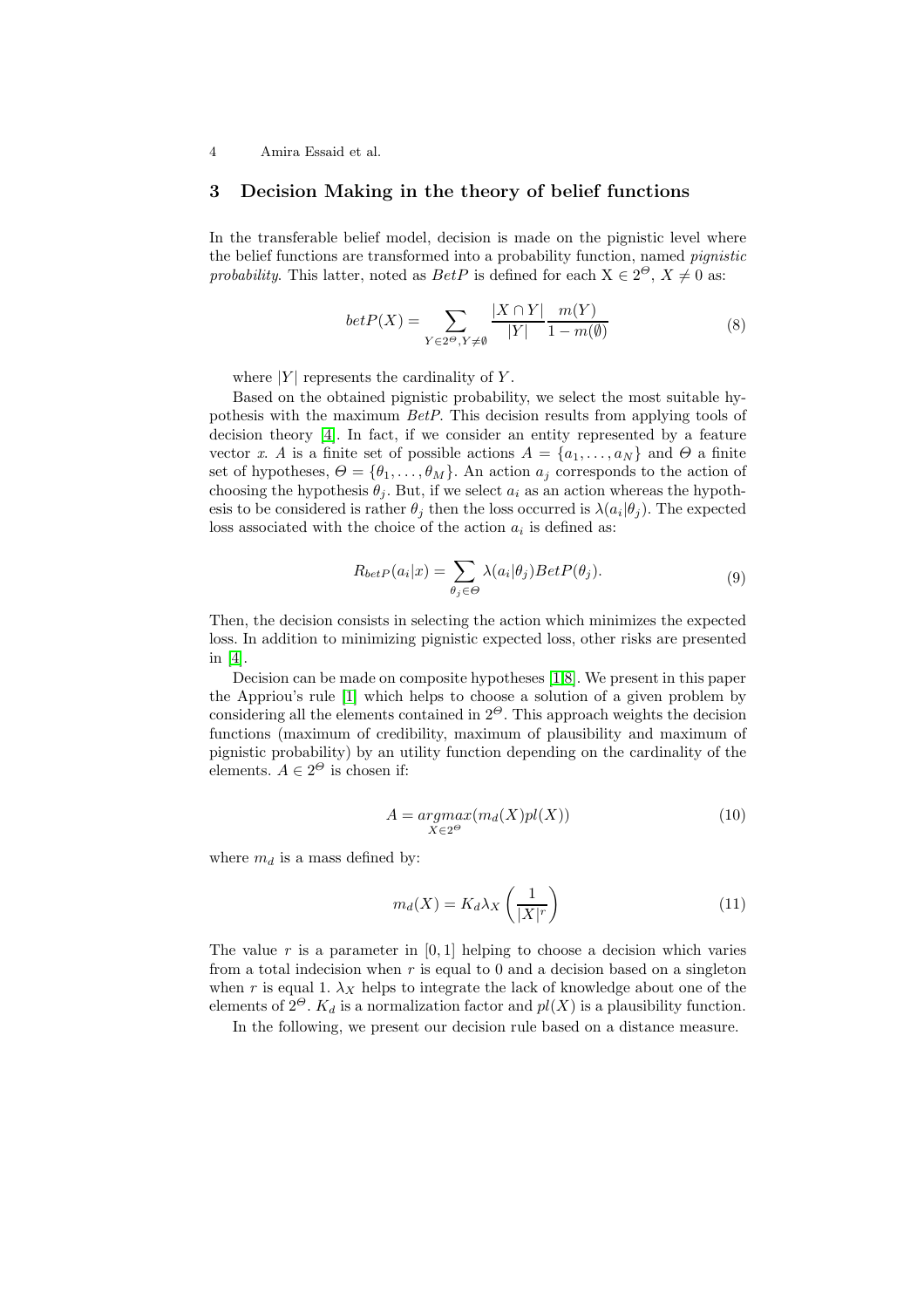## 4 Decision rule based on a distance measure

In [\[6\]](#page-9-0), we proposed a decision rule based on a distance measure. It is defined as:

$$
A = argmin(d(m_{comb}, m_A))
$$
\n(12)

This rule aims at deciding on a union of singletons. It is based on the use of categorical bba which helps to adjust the degree of imprecision that has to be kept when deciding. Depending on cases, we can decide on unions of two elements or three elements, etc. The rule calculates the distance between a combined bba  $m_{comb}$  and a categorical one  $m_A$ . The minimum distance is kept and the decision corresponds to the categorical bba's element having the lowest distance with the combined bba. The rule is applied as follows:

- We consider the elements of  $2^{\Theta}$ . In some applications,  $2^{\Theta}$  can be of a large cardinality. For this reason, we may choose some elements to work on. For example, we can keep the elements of  $2^{\Theta}$  whose cardinality is less or equal to 2.
- For each selected element, we construct its corresponding categorical bba.
- Finally, we apply Jousselme distance [\[7\]](#page-9-6) to calculate the distance between the combined bba and a categorical bba. The distance with the minimum value is kept. The most likely hypothesis to select is the hypothesis whose categorical bba is the nearest to the combined bba.

Jousselme distance is defined for two bbas  $m_1$  and  $m_2$  as follows:

$$
d(m_1, m_2) = \sqrt{\frac{1}{2}(m_1 - m_2)t} \underline{D}(m_1 - m_2)
$$
\n(13)

where  $\underline{D}$  is a matrix based on Jaccard distance as a similarity measure between focal elements. This matrix is defined as:

$$
D(A,B) = \begin{cases} 1 & \text{if A=B=\emptyset} \\ \frac{|A \cap B|}{|A \cup B|} \forall A, B \in 2^{\Theta} \end{cases}
$$
(14)

In this paper, we propose to apply the rule through two different manners:

- Distance type 1 is calculated with categorical bbas  $(m(A) = 1)$  for all elements of  $2^{\Theta}$  except  $\Theta$  to have an imprecise result rather than a total ignorance.
- Distance type 2 is calculated with simple bbas such as  $m(A) = \alpha$ ,  $m(\Theta) =$  $1 - \alpha$ .

In the following, we show that our proposed rule can be seen as a particular case of that proposed in section 3.

Jousselme distance can be written as:

$$
d(m_1, m_2) = \frac{1}{2} \sum_{Y \subseteq \Theta} \sum_{X \subseteq \Theta} \frac{|X \cap Y|}{|X \cup Y|} m(X) m(Y)
$$
(15)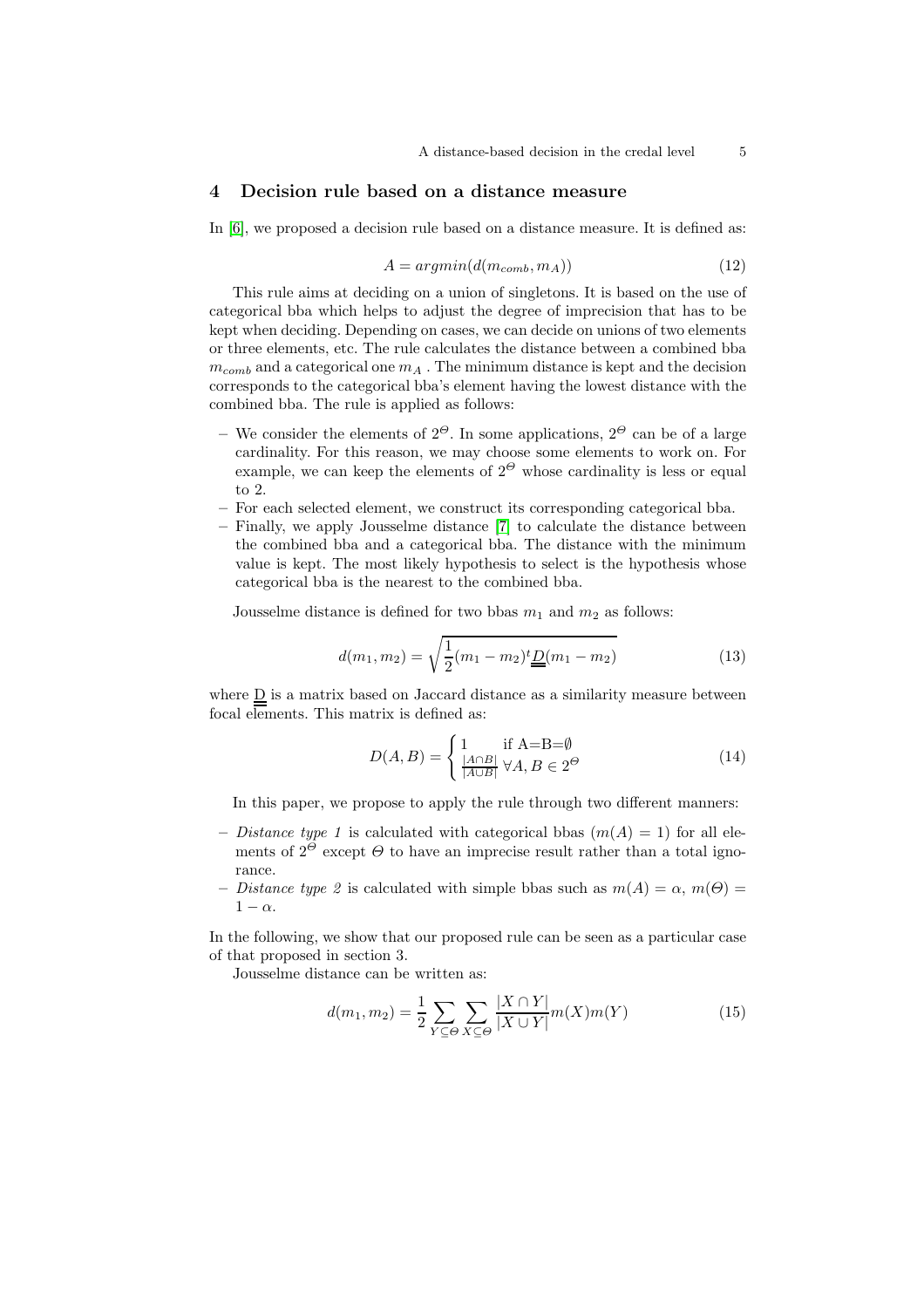If we consider the expected loss of choosing  $a_i$ , then it can be written as:

$$
R_{betP}(a_i|x) = \sum_{Y \in \Theta} \lambda(a_i|Y) BetP(Y).
$$
  
\n
$$
R_{betP}(a_i|x) = \sum_{Y \in \Theta} \lambda(a_i|Y) \sum_{X \in \Theta} \frac{|X \cap Y|}{|X|} \frac{m(X)}{1 - m(\emptyset)}.
$$
  
\n
$$
R_{betP}(a_i|x) = \sum_{Y \in \Theta} \sum_{X \in \Theta} \lambda(a_i|Y) \frac{|X \cap Y|}{|X|} \frac{m(X)}{1 - m(\emptyset)}.
$$
\n(16)

The equation relative to decision is equal to that for the risk for a value of  $\lambda$ that has to be equal to:

$$
\lambda(a_i|Y) = \frac{|X|(1-m(\emptyset))}{|X \cup Y|}m(X)
$$
\n(17)

In this section, we showed that for a particular value of  $\lambda$ , our proposed decision rule can be considered as a particular case of that proposed in [\[4\]](#page-8-0). In the following section, we give experiments and present comparisons between our decision rule based on a distance measure and that presented in [\[1\]](#page-8-2).

## 5 Experiments

## 5.1 Experiments on generated mass functions

We tested the proposed rule [\[6\]](#page-9-0) on a set of mass functions generated randomly. To generate the bbas, one needs to specify the cardinality of the frame of discernment, the number of mass functions to be generated as well as the number of focal elements. The generated bbas are then combined. We use the Dempster's rule of combination, the disjunctive rule and the mixed rule. Suppose we have a frame of discernment represented as  $\Theta = {\theta_1, \theta_2, \theta_3}$  and three different sources for which we generate their corresponding bbas as given in Table [1.](#page-5-0)

Table 1. Three sources with their bbas

<span id="page-5-0"></span>

|                                                          | $S_1$                         | $S_2$ | $S_3$ |
|----------------------------------------------------------|-------------------------------|-------|-------|
| $\theta_1$                                               | $0.410 \,   0.223 \,   0.034$ |       |       |
| $\theta$ 2                                               | $0.006$ 0.108 0.300           |       |       |
| $\theta_1 \cup \theta_2$                                 | $0.039 \, 0.027 \, 0.057$     |       |       |
| $\theta_3$                                               | $0.026$ 0.093 0.128           |       |       |
| $\theta_1 \cup \theta_3$                                 | $0.094 \, 0.062 \, 0.04$      |       |       |
| $\theta_2 \cup \theta_3$                                 | $0.199 \, 0.153 \, 0.004$     |       |       |
| $\theta_1 \cup \theta_2 \cup \theta_3$ 0.226 0.334 0.437 |                               |       |       |

We apply combination rules and we get the results illustrated in Table [2.](#page-6-0)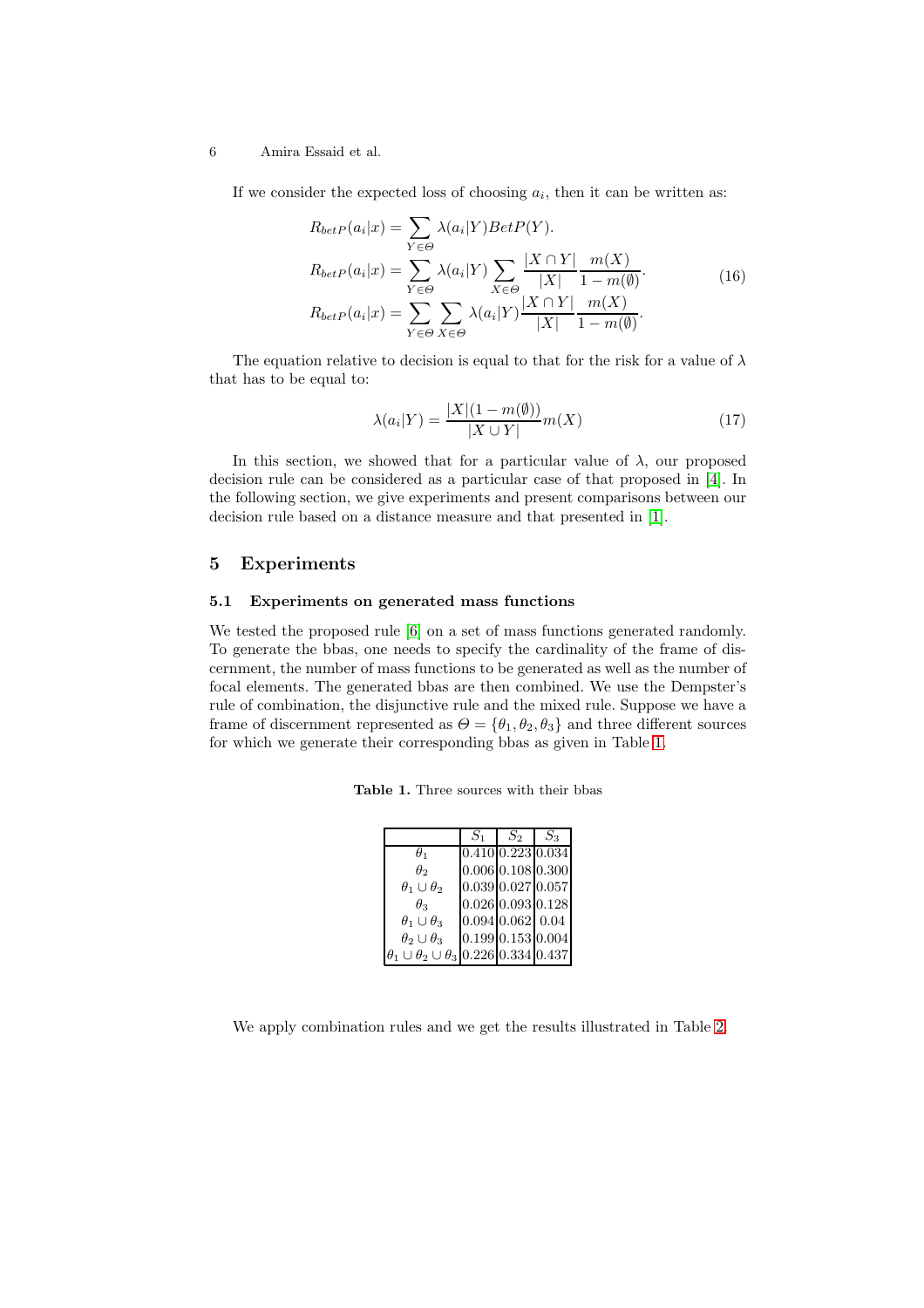#### <span id="page-6-0"></span>A distance-based decision in the credal level 7

| Dempster rule Disjunctive rule Mixed rule |
|-------------------------------------------|
|                                           |
| 0.208                                     |
| 0.128                                     |
| 0.075                                     |
| 0.094                                     |
| 0.064                                     |
| 0.093                                     |
| 0.338                                     |
|                                           |

#### Table 2. Combination results

<span id="page-6-1"></span>Table 3. Decision results

|                  |             |                          | Pignistic Appriou rule Rule based on |
|------------------|-------------|--------------------------|--------------------------------------|
|                  | Probability |                          | distance measure                     |
| Dempster rule    | υ1          | $\theta_1 \cup \theta_2$ |                                      |
| Disjunctive rule | $\theta_1$  | U1                       | $\theta_1 \cup \theta_2$             |
| Mixed rule       |             |                          | $\theta_1 \cup \theta_2$             |

Once the combination is performed, we can make decision. In Table [3,](#page-6-1) we compare between the results of three decision rules, namely the pignistic probability, the Appriou's rule with  $r$  equal to 0.5 as well as our proposed decision rule based on distance measure.

Table [3](#page-6-1) shows the decision results obtained after applying some combination rules. We depict from this table that not all the time the rule proposed by Appriou gives a decision on a composite hypotheses. In fact, as shown in Table [3,](#page-6-1) the application of disjunctive rule as well as the mixed rule lead to a decision on a singleton which is  $\theta_1$ . This is completely different from what we obtain when we apply our proposed rule which promotes a decision on union of singletons when combining bbas. The obtained results seems to be convenient especially that the disjunctive and the mixed rules help to get results on unions of singletons.

## 5.2 Experiments on real databases

To test our proposed decision rule, we do some experiments on real databases  $(IRIS<sup>1</sup>$  $(IRIS<sup>1</sup>$  $(IRIS<sup>1</sup>$  and HaberMan's survival<sup>[2](#page-6-3)</sup>). Iris is a dataset contaning 150 instances, 4 attributes and 3 classes where each class refers to a type of iris plant. HaberMan is a dataset containing results study conducted at the University of Chicago's Billings Hospital on the survival of patients who had undergone surgery for breast cancer. This dataset contains 306 instances, 3 attributes and 2 classes

<sup>1</sup> http://archive.ics.uci.edu/ml/datasets/Iris

<span id="page-6-3"></span><span id="page-6-2"></span><sup>2</sup> http://archive.ics.uci.edu/ml/datasets/Haberman%27s+Survival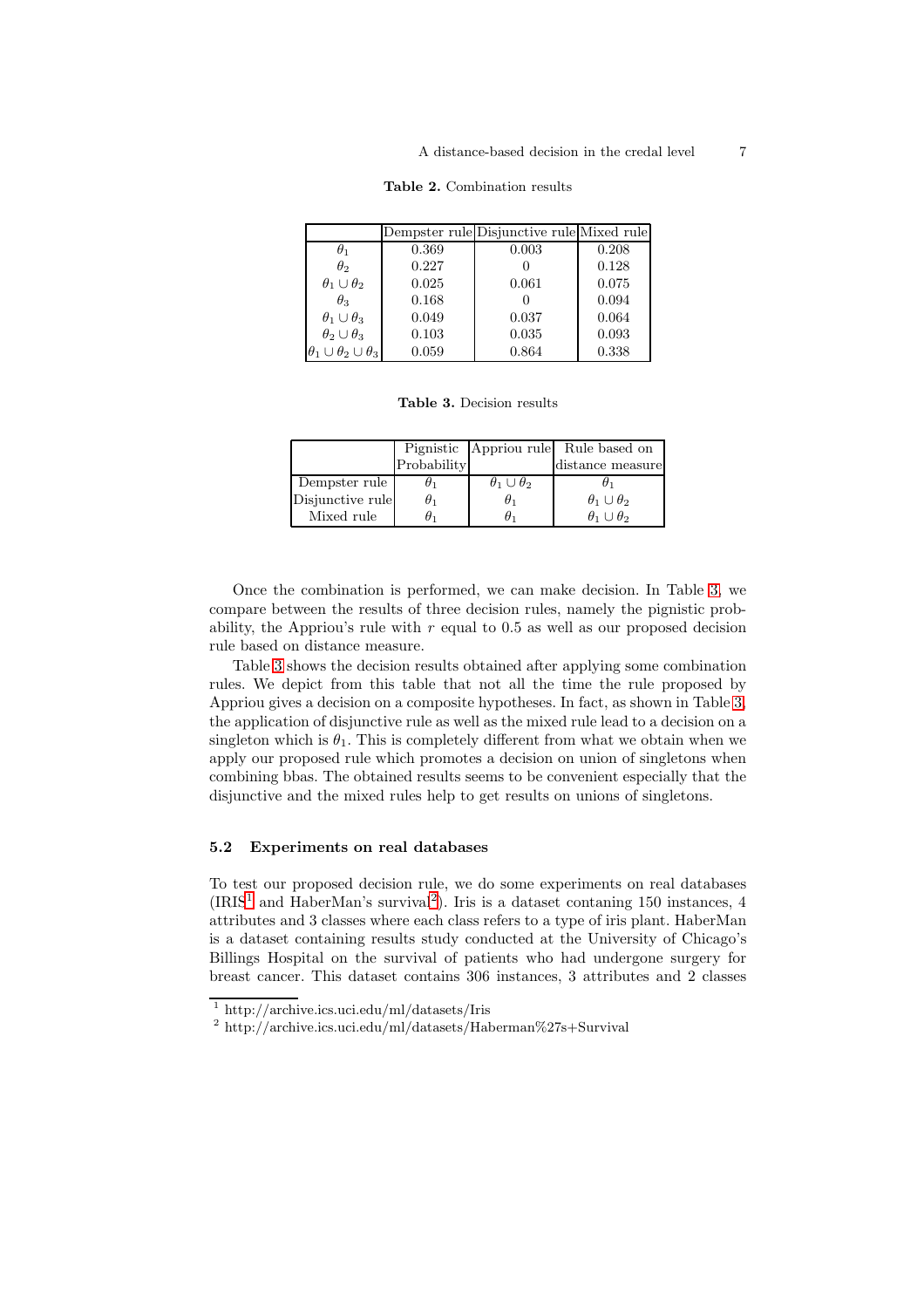(1: patient survived 5 years or longer, 2: patient died within 5 years). For the classification, our experiments are handled in two different manners.

- $-$  First, we apply the k-NN classifier [\[3\]](#page-8-4). The results are illustrated in a confusion matrix as shown in Table [4](#page-7-0) (left side).
- $-$  Second, we modify the k-NN classifier's algorithm based on the use of Dempster rule of combination, to make it able to combine belief functions through the mixed rule. Then, Appriou's rule and our proposed decision rule are applied to make decision. Results are illustrated in Table [4.](#page-7-0)

<span id="page-7-0"></span>Table 4. Confusion Matrices for Iris

| $k$ -NN classifier<br>Appriou's rule |  |                       |            |  |            |  |    |    |                                                                                                     | Our decision rule |  |                                                            |    |                                                                                                    |
|--------------------------------------|--|-----------------------|------------|--|------------|--|----|----|-----------------------------------------------------------------------------------------------------|-------------------|--|------------------------------------------------------------|----|----------------------------------------------------------------------------------------------------|
|                                      |  | $\theta_1$ $\theta_2$ | $\theta_3$ |  |            |  |    |    | $ \theta_1 \theta_2 \theta_1 \cup \theta_2 \theta_3 \theta_1 \cup \theta_3 \theta_2 \cup \theta_3 $ |                   |  | $\theta_1 \mathbf{ } \theta_2 \mathbf{ } \theta_1 \mathbf$ |    | $\theta_1 \theta_2 \vert \theta_3 \vert \theta_1 \cup \theta_3 \vert \theta_2 \cup \theta_3 \vert$ |
| $\theta_1$                           |  |                       |            |  |            |  |    |    |                                                                                                     | $\theta_1$        |  |                                                            |    |                                                                                                    |
| $\theta_2$                           |  |                       | $\Omega$   |  | $\theta_2$ |  | 15 |    |                                                                                                     | $\theta_2$        |  |                                                            |    |                                                                                                    |
| $\theta_3$                           |  |                       | 16         |  | $\theta_3$ |  |    | 13 |                                                                                                     | $\theta_3$        |  |                                                            | ΤĐ |                                                                                                    |

The same tests are done for HaberMan's survival dataset. The results of applying k-NN classifier, Appriou's rule and our decision rule are given respectively in Table [5.](#page-7-1) For the classification of 40 sets chosen randomly from Iris, we remark that with the k-NN classifier, all the sets having  $\theta_1$  and  $\theta_3$  as corresponding classes are well classified and only two originally belonging to class  $\theta_2$  were classified as  $\theta_3$ . Appriou's rule gives a good classification for sets originally belonging to classes  $\theta_1$  and  $\theta_2$  and thus promoting a result on singletons rather than on a union of singletons.

Considering the results obtained when applying our decision rule based on a distance type 1, we note that only 2 sets are not well classified and that 3 have  $\theta_2 \cup \theta_3$  as a class. The obtained results are good because our method is based on an imprecise decision which is underlined by the fact of obtaining  $\theta_2 \cup \theta_3$  as a class.

<span id="page-7-1"></span>Table 5. Confusion Matrices for HaberMan's survival

| $k$ -NN classifier |  |  |  |  | Appriou's rule | Our decision rule |  |  |  |  |
|--------------------|--|--|--|--|----------------|-------------------|--|--|--|--|
|                    |  |  |  |  |                |                   |  |  |  |  |
|                    |  |  |  |  |                |                   |  |  |  |  |
| U2                 |  |  |  |  |                |                   |  |  |  |  |

Considering HaberMan's survival dataset, we note that the k-NN classifier, Appriou's rule as well as our decision rule give the same results where among the sets originally belonging to  $\theta_1$ , 34 are well classified and among the 18 belonging to  $\theta_2$ , only 6 are well classified. We obtain the same results as the other rules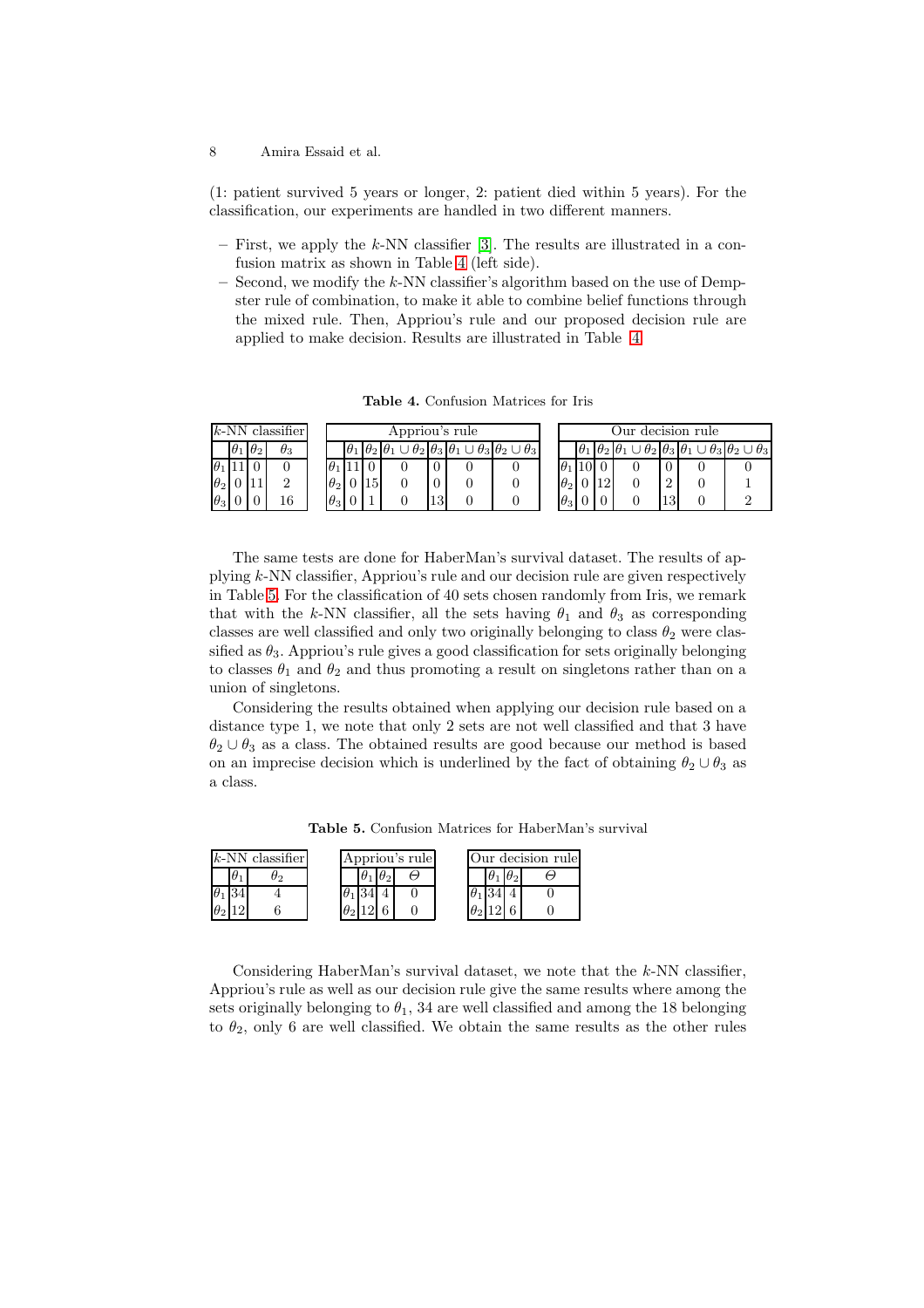because the HaberMan's survival dataset has only two classes and our method is based on getting imprecise decisions and excluding the ignorance.

All the experiments given previously are based on the use of distance type 1. The results shown below are based on distance type 2. In fact, we consider a simple bba and each time, we assign a value  $\alpha$  to an element of  $2^{\Theta}$ . The tested rule on Iris as illustrated in Table [6](#page-8-5) (left side) gives better results with an  $\alpha < 0.8$ . In addition to that, we obtained decisions on a union of singletons. The tests done on HaberMan's survival as given in Table [6](#page-8-5) (right side) shows that with  $\alpha > 0.5$ , we obtain a better rate of good classification although we did not obtain a good classification for the class  $\theta_2$  and no set belongs to  $\Theta$ . We aim in the future to make experiments on other datasets because HaberMan's survival, for example, does only have 2 classes, so we do not have enough imprecise elements.

<span id="page-8-5"></span>Table 6. Rates of good classification

|                                | $\alpha$ < 0.8 $\alpha$ > = 0.8 |                           | $\alpha \leq 0.2 \alpha \in [0.3, 0.5]$ $\alpha > 0.5$ |       |
|--------------------------------|---------------------------------|---------------------------|--------------------------------------------------------|-------|
| $\text{Iris}$ 0.95 $\pm$ 0.675 |                                 | HaberMan's survival 0.786 | 0.803                                                  | 0.821 |

## 6 Conclusion

In this paper, we presented a rule based on a distance measure. This decision rule helps to choose the most likely hypothesis based on the calculation of the distance between a combined bba and a categorical bba. The aim of the proposed decision rule is to give results on composite hypotheses. In this paper, we demonstrated that our proposed rule can be seen as a particular case of that proposed in [\[4\]](#page-8-0). We presented also the different experiments handled on generated mass functions as well as on real databases.

## References

- <span id="page-8-2"></span>1. Appriou, A.: Approche générique de la gestion de l'incertain dans les processus de fusion multisenseur. Traitement du Signal 22, pp. 307–319, (2005)
- <span id="page-8-1"></span>2. Dempster, A.P.: Upper and Lower probabilities induced by a multivalued mapping, Annals of Mathematical Statistics, volume 38, pp. 325–339 (1967)
- <span id="page-8-4"></span>3. Denoeux, T.: A k-nearest neighbor classification rule based on Dempster-Shafer Theory, IEEE Transactions on Systems, Man, and Cybernetics, 25 (5), pp. 804– 813, (1995)
- <span id="page-8-0"></span>4. Denoeux, T.: Analysis of evidence-theoric decision rules for pattern classification, Pattern Recognition 30 (7), pp. 1095–1107, (1997)
- <span id="page-8-3"></span>5. Dubois, D., Prade, H.: Representation and combination of uncertainty with belief functions and possibility measures, Computational Intelligence, 4, pp. 244–264 (1988)